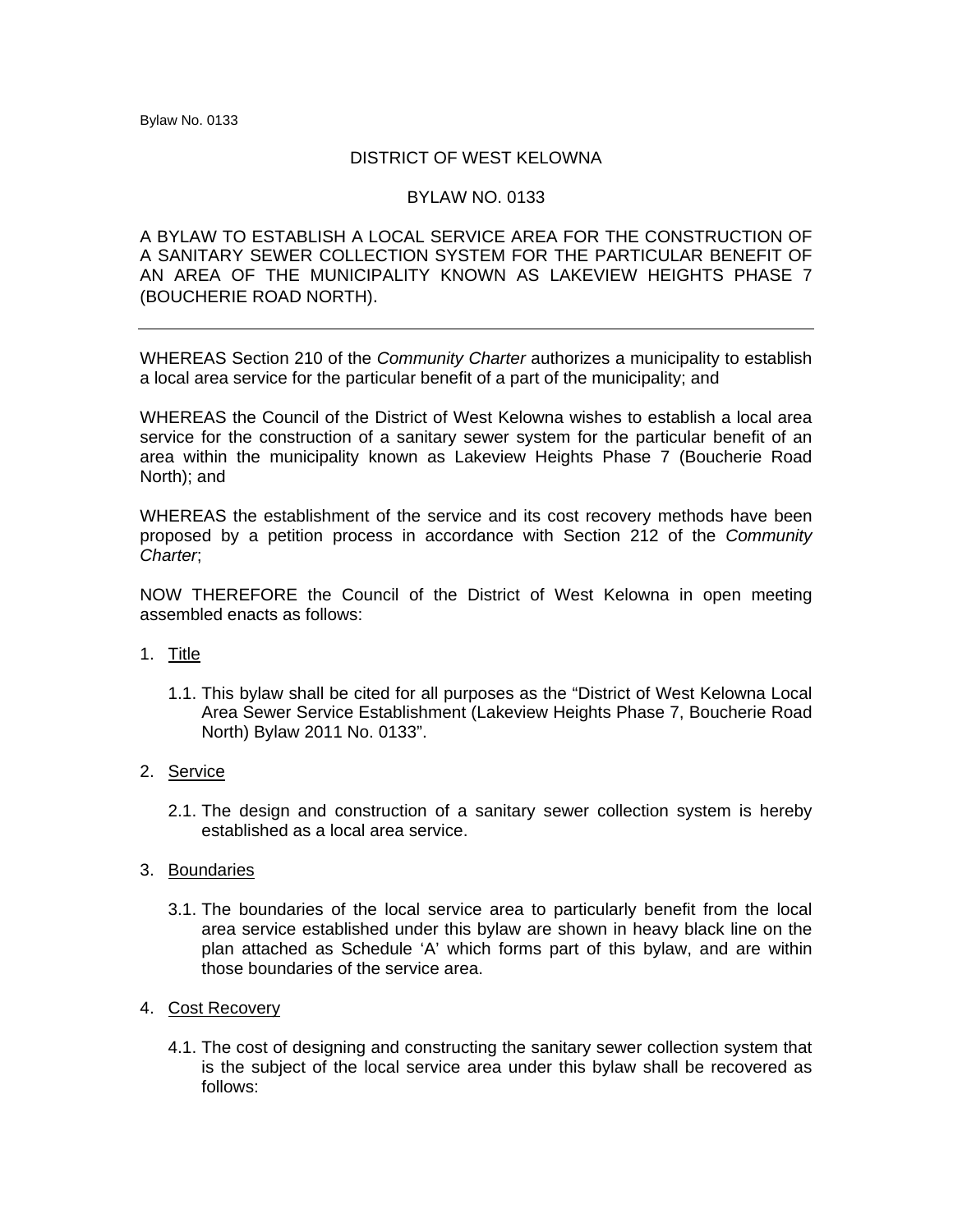- 4.1.1. By way of a parcel tax under Division 4 of Part 7 of the *Community Charter* imposed only within the local service area on the basis of one or more of the following:
	- (a) A single amount for each parcel;
	- (b) The taxable area of the parcel;
	- (c) The taxable frontage of the parcel.

 $\overline{\phantom{a}}$  , and the contract of the contract of the contract of the contract of the contract of the contract of the contract of the contract of the contract of the contract of the contract of the contract of the contrac

 $\overline{\phantom{a}}$  , which is a set of the contract of the contract of the contract of the contract of the contract of the contract of the contract of the contract of the contract of the contract of the contract of the contract

PASSED FIRST READING, NOVEMBER 8, 2011 PASSED SECOND READING, NOVEMBER 8, 2011 PASSED THIRD READING, NOVEMBER 8, 2011 ADOPTED, JANUARY 17, 2012

'DOUG FINDLATER'

MAYOR

## 'TRACEY BATTEN'

CITY CLERK